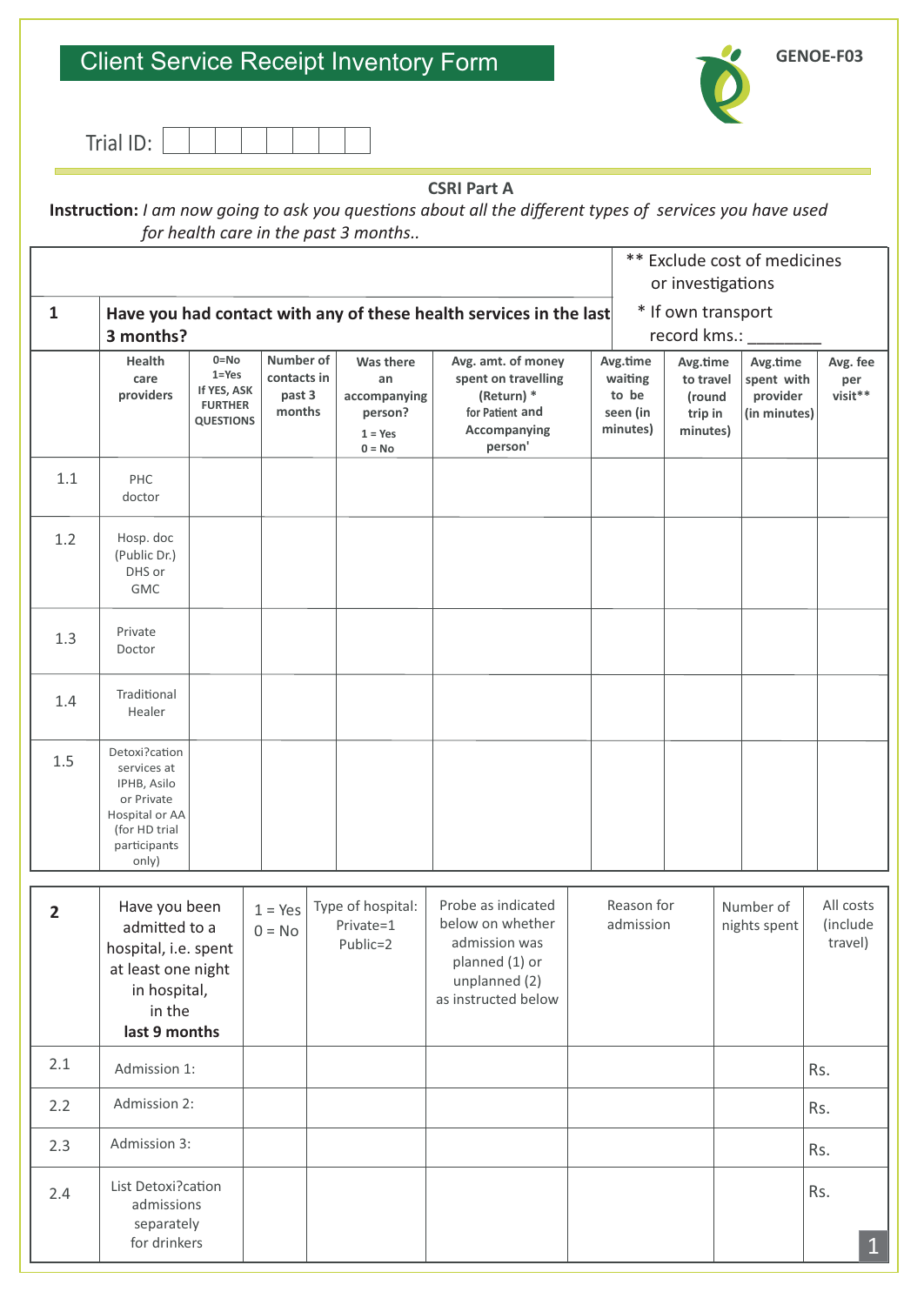## Client Service Receipt Inventory Form



**GENOE-F03**

| Instruction to assess whether an admission was planned or not<br>Ask: "Did you know you were going to be admitted because the doctor had asked you to come that particular day or<br>for a particular reason?" OR: "Was the admission planned in advance?"<br>1) If respondent says 'no' clearly, please treat this as an UNPLANNED admission and select the appropriate<br>response option.<br>2) If the respondent says 'yes', ?nd out what was the reason for the admission and ensure you are satis?ed that<br>this was a PLANNED admission.<br>3) If the respondent is not sure, treat this as an UNPLANNED admission<br>In case of unplanned hospitalisation ask the following, |                                                                                                                                  |                                                              |                                   |                                           |  |  |  |
|---------------------------------------------------------------------------------------------------------------------------------------------------------------------------------------------------------------------------------------------------------------------------------------------------------------------------------------------------------------------------------------------------------------------------------------------------------------------------------------------------------------------------------------------------------------------------------------------------------------------------------------------------------------------------------------|----------------------------------------------------------------------------------------------------------------------------------|--------------------------------------------------------------|-----------------------------------|-------------------------------------------|--|--|--|
| Event date:                                                                                                                                                                                                                                                                                                                                                                                                                                                                                                                                                                                                                                                                           |                                                                                                                                  | Specify whether: Admission 1                                 |                                   |                                           |  |  |  |
|                                                                                                                                                                                                                                                                                                                                                                                                                                                                                                                                                                                                                                                                                       |                                                                                                                                  |                                                              | <b>Admission 2</b><br>Admission 3 |                                           |  |  |  |
| Instruction: If an adverse event is indicated, please inform the respondent that this information will be shared with<br>clinician who will arrange to meet the patient either at home or a clinic to ?nd out more about the event and o?er the<br>necessary support. (Tick in the box as appropriate below.)<br>3<br>Is permission granted to share name with clinician?<br>$0$ No:<br>1 Yes: $\Box$                                                                                                                                                                                                                                                                                 |                                                                                                                                  |                                                              |                                   |                                           |  |  |  |
| 4                                                                                                                                                                                                                                                                                                                                                                                                                                                                                                                                                                                                                                                                                     |                                                                                                                                  | Is permission granted to be contacted on phone by clinician? | 1 Yes:                            | $0$ No:                                   |  |  |  |
|                                                                                                                                                                                                                                                                                                                                                                                                                                                                                                                                                                                                                                                                                       |                                                                                                                                  |                                                              |                                   |                                           |  |  |  |
|                                                                                                                                                                                                                                                                                                                                                                                                                                                                                                                                                                                                                                                                                       |                                                                                                                                  | If yes, please provide phone number                          |                                   |                                           |  |  |  |
| 5                                                                                                                                                                                                                                                                                                                                                                                                                                                                                                                                                                                                                                                                                     | In the past 9 months, have you been to a pilgrimage, holy place<br>retreat, such as to Potta or a jatra, because of your health? |                                                              | 1 Yes<br>0 No                     |                                           |  |  |  |
| 5.1                                                                                                                                                                                                                                                                                                                                                                                                                                                                                                                                                                                                                                                                                   | If yes,<br>Number of<br>Where<br>please give<br>nights / visits<br>details                                                       |                                                              |                                   | All costs<br>(include travel<br>and stay) |  |  |  |
|                                                                                                                                                                                                                                                                                                                                                                                                                                                                                                                                                                                                                                                                                       |                                                                                                                                  |                                                              |                                   |                                           |  |  |  |

| 5   |                                   | In the past 9 months, have you been to a pilgrimage, holy place<br>retreat, such as to Potta or a jatra, because of your health? | 1 Yes<br>0 No                |                                           |  |
|-----|-----------------------------------|----------------------------------------------------------------------------------------------------------------------------------|------------------------------|-------------------------------------------|--|
| 5.1 | If yes,<br>please give<br>details | Where                                                                                                                            | Number of<br>nights / visits | All costs<br>(include travel<br>and stay) |  |
|     |                                   |                                                                                                                                  |                              |                                           |  |
|     |                                   |                                                                                                                                  |                              |                                           |  |
|     |                                   |                                                                                                                                  |                              |                                           |  |
|     |                                   | <b>TOTAL</b>                                                                                                                     |                              |                                           |  |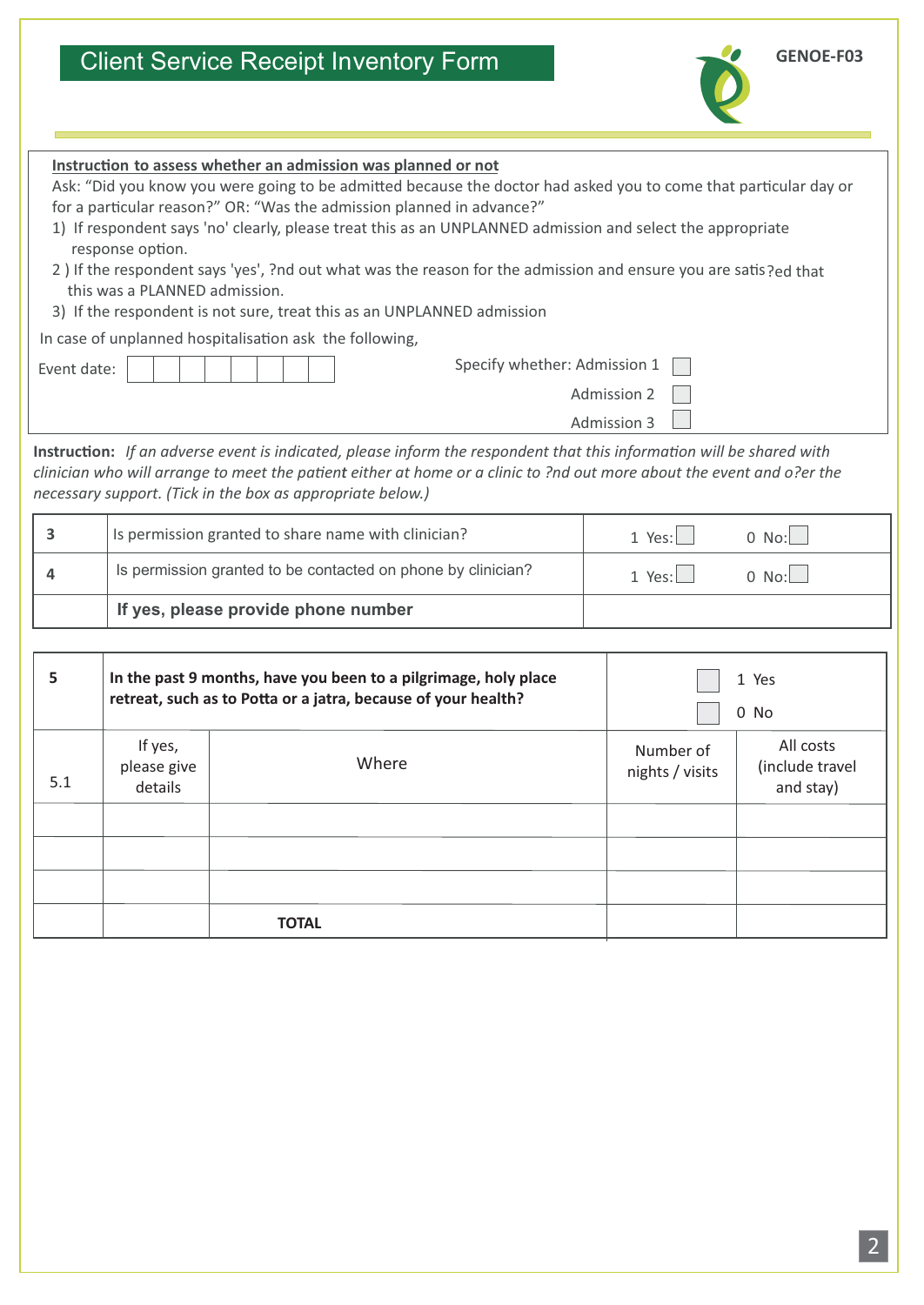# Client Service Receipt Inventory Form



| 6   | In the last 9 months, has the patient, a family member or friend had<br>to stop or reduce usual work / activities due to your ill-health?                                                                                                                                            | 1 Yes<br>0 No  |                   |                   |  |
|-----|--------------------------------------------------------------------------------------------------------------------------------------------------------------------------------------------------------------------------------------------------------------------------------------|----------------|-------------------|-------------------|--|
| 6.1 | If yes,                                                                                                                                                                                                                                                                              | <b>Patient</b> | Family / friend 1 | Family / friend 2 |  |
| 6.2 | No. of days in the last 9 months                                                                                                                                                                                                                                                     |                |                   |                   |  |
| 6.3 | Type of work/education forgone (1-4; see key)<br>Key: Type of work forgone:<br>$1 =$ unpaid housework (e.g. housewife)<br>2 = manual work (e.g. agricultural or<br>factory worker)<br>3 = office / non-manual work (e.g. skilled<br>worker, business, professional)<br>$4 = student$ |                |                   |                   |  |
| 6.4 | If applicable, income lost per day                                                                                                                                                                                                                                                   | Rs.            | Rs.               | Rs.               |  |

### **CSRI PART B**

| 7   |                                        | In the last 3months, have you had any X-rays,<br>Blood Tests, ECG, ultrasound, scans or any other tests? |                                                         | 1 Yes<br>0 No                       |                                                                                                      |
|-----|----------------------------------------|----------------------------------------------------------------------------------------------------------|---------------------------------------------------------|-------------------------------------|------------------------------------------------------------------------------------------------------|
| 7.1 | If yes, please<br>specify<br>the tests | If yes,<br>description of test                                                                           | Who from?                                               | Cost of test<br>(include<br>travel) | NOTE_1: For government tests,<br>note the actual tests from case<br>notes; for private tests you may |
|     |                                        |                                                                                                          | $1 = Govt$ . Lab<br>$2 = Pvt$ Lab<br>3= Other (specify) | Rs.                                 | take total costs of all tests in<br>case there are no detailed<br>receipts or prescription.          |
|     |                                        |                                                                                                          | 1=Govt.Lab<br>2=Pvt.Lab<br>3= Other (specify)           | Rs.                                 | NOTE_2: if tests are repeated,                                                                       |
|     |                                        |                                                                                                          | 1=Govt.Lab<br>2=Pvt.Lab<br>3= Other (specify)           | Rs.                                 | list each separately.<br><b>WHERE AVAILABLE, AND</b>                                                 |
|     |                                        |                                                                                                          | 1=Govt.Lab<br>$2 = Pvt.Lab$<br>3= Other (specify)       | Rs.                                 | <b>WITH THE PATIENT'S</b><br>PERMISSION, TAKE<br>A PHOTO OF THE                                      |
|     |                                        | <b>TOTAL</b>                                                                                             | 1=Govt.Lab<br>$2 = Pvt.Lab$<br>3= Other (specify)       | Rs.                                 | <b>PRESCRIPTION</b><br><b>DESCRIBING</b><br>THE TESTS                                                |
|     |                                        |                                                                                                          | 1=Govt.Lab<br>$2 = Pvt.Lab$<br>3= Other (specify)       | Rs.                                 |                                                                                                      |